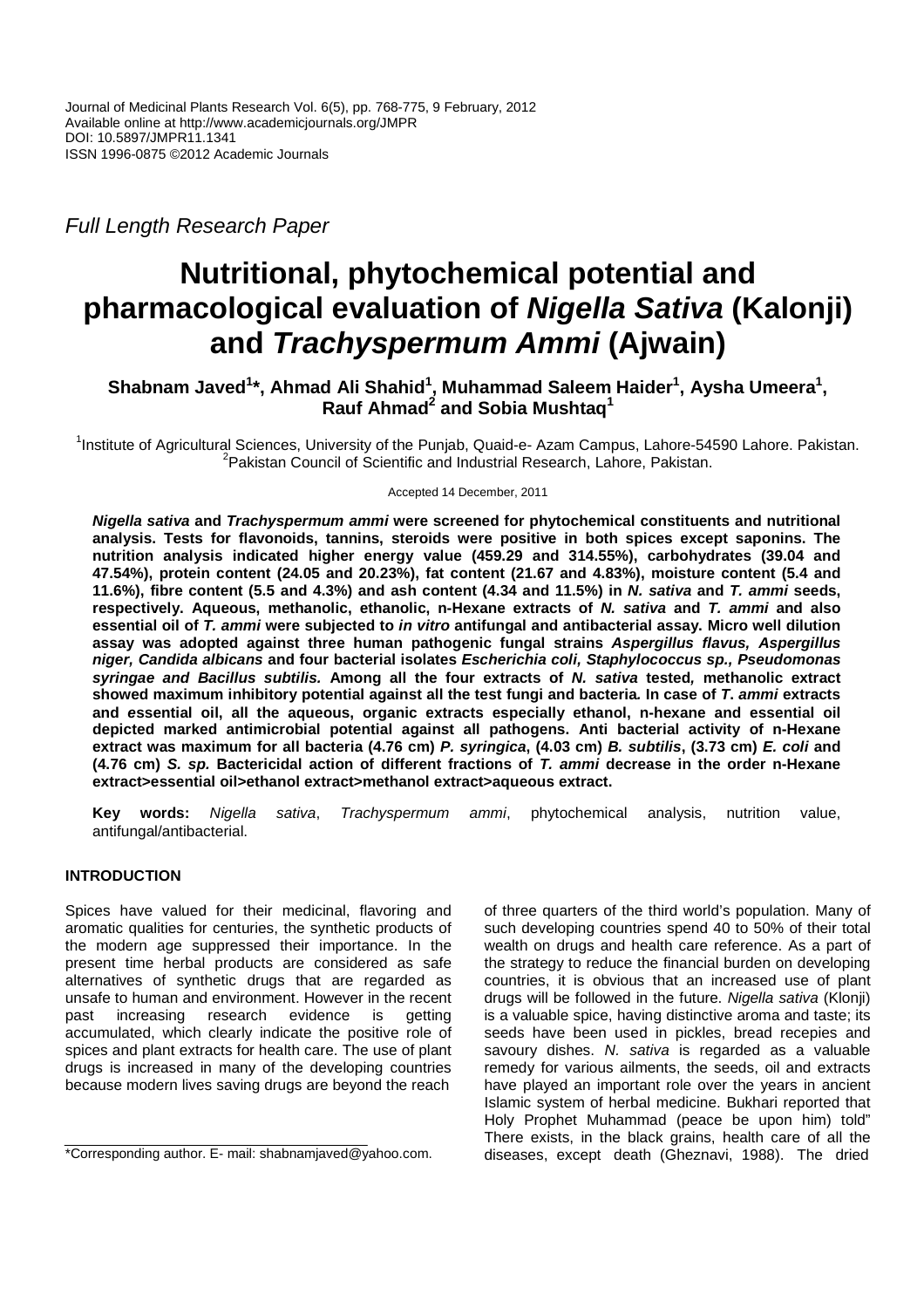seeds are used as astringent, bitter, diuretic, emmemagogue; stimulant and anthelmintic. Its decoction is useful in paralysis, jaundice, intermittent fever, dyspepsia, piles and skin diseases (Paarakh, 2010; Ali et al., 2003; Gilani et al., 2001; Hosseinzadeh et al., 2007). N. sativa seeds are reported to contain numerous chemical compounds. Active ingredients are nigellone, beta-sisterol, and thymoquinone. Other compounds include 2-methyl-4-isopropyl-p-quinones, anthraquinones, saponins, glycosoides, melanthin, essential oil, fixed oil, tannins, protein, mucilage resins and glucose, etc (Saeed, 1969; Ikram and Hussain, 1978; Ghaznavi, 1988; Akhtar, 1988). Thymoquinone improves respiration, decrease serum levels of glucose, cholesterol and reduce blood pressure (ElTahir et al., 1993; Al-Shabanah et al., 1998; ElTahir et al., 1993). It has antioxidant, analgesic and anti-inflammatory effects (Ali and Blunden, 2003; Al-Gharably et al., 1997; Nagi et al., 1999). N. sativa has shown anti yeast activity against C. albicans, when used at 400 µg/disc or acid-ethyl alcohols at 0.20 ml/disc on agar plate. The dried seeds of N. sativa exhibited bactericidal activity against Pseudomonas aeruginosa (Hanafy and Hatem, 1991). Its hexane extract, water extract, ether extract and extract in 95% ethyl alcohol give weak activity against Streptococcus pyogenes, S. aureus and Streptococcus viridians (Morsi, 2000). Ajwain, Trachyspermum ammi (L.) used as a spice is a traditional herb widely used for curing various diseases in both humans and animals. Most utilizing part of Ajwain is its caraway like fruit, which is popular in cooking recipes, snacks, savory pastries and as spice. Aroma chemicals present in Ajwain; inhibit other undesirable changes in food affecting its nutritional quality, texture and flavor. Decoction of Ajwain seeds is used for treatments of abdominal discomfort, diarrhea, cough and stomach troubles (Anikumar et al., 2009).

Fruit of Ajwain is reported to have antiseptic, antifungal/ antibacterial and antithelminitic effects (Morsi, 2000). In Ajwain, the major phenolic compound Thymol is present and has been reported to be an antispasmodic, germicide and antifungal agent (Nagalakshmi et al., 2000). In the essential oil of T. ammi, the principle active constituents of the oil are phenols, mainly thymol (35 to 60%) and some carvacrol (Tsimidou and Boskou, 1994). Both the phenols Thymol and carvacrol are responsible for the antiseptic, antitussive and expectorant properties (Treas and Evans, 2002). Thymol also has antiseptic activity and carvacrol possesses antifungal properties (Menphini et al., 1995). The essential oil and chloroform, n- Hexane, ethyl acetate and methanol extracts of T. ammi were found to contain remarkable antibacterial effects against food borne and spoilage bacteria, B. subtilis, Salmonella typhimurium, P. aeruginosa, Enterobactor aerogens and Staphylococcus aureus. The scanning electron microscopic studies also investigated the inhibitory effect of essential oil on the morphology of B. subtilis at the minimum inhibitory concentration (MIC) (Paul et al.,

2011). The objective of the present study is to evaluate the phytochemicals and nutritional value of Klongi and Ajwain to be used as a natural food additive and to compare the antimicrobial effects of their different fractions for medicinal use.

#### **MATERIALS AND METHODS**

#### **Collection and identification of medicinal plant seeds**

The seeds of N. sativa (Klonji) and T. ammi (Ajwain) were purchased from local market of Lahore, during January 2011. The dried plant seeds were grinded using pestle and mortar and packed in polythene bags and placed in a dried place for further extractions. The plant species were identified by The Flora of Pakistan (Nasir and Ali, 1978). The voucher specimen IAGS.HHC.633 and IAGS. HHC.634 were given to N. sativa (Klonji) and T. ammi (Ajwain), respectively and deposited in the Herbarium of Institute of Agricultural Sciences, IAGS, University of the Punjab (PU) Lahore, Pakistan.

#### **Extract preparation**

Soxhlet extraction assembly was used for this purpose. Each of 50 g dried and powdered seeds were mixed with 250 ml distilled water, methanol, ethanol and n-Hexane successively and continuous extraction was done for 5 to 6 h. After that extracts were filtered, aqueous extracts were dried by freeze drying technique, the organic extracts were dried in a rotary evaporator at reduced pressure. T. ammi (Ajwain) seeds were submitted to hydro distillation for 3 h. The extracted essential oil thus obtained was dried over anhydrous sodium sulphate and left overnight to remove traces of moisture. Finally powdered extracts and essential oil was weighed and transferred in clean and dried vial, then stored in refrigerator at 4°C until use.

#### **Phytochemical screening**

Chemical tests were carried out to evaluate the presence of the phytochemicals Alkaloids, Flavonoids, Saponins, Tannins and Sterols in the selected spices; using standard procedures described by Sofowora (1993); Trease and Evans (1989).

#### **Nutrition analysis**

The proximate analysis (Carbohydrate, Fats, Protein, Moisture and Ash) of N. sativa and T. ammi was determined by using the Association of Official Analytical Chemists (AOAC) methods 1990. Carbohydrate value was determined by difference (100– (moisture  $+$  ash  $+$  protein  $+$  fat)). The nitrogen content was determined by kjeldahl method and multiplied to factor 6.25 to find the protein content. The weight difference method was used to find moisture and ash content. Soxhlet apparatus was used and solvent extraction method used for fat content determination, n-Hexane was used as solvent. Nutrient contents were valued in percentage.

#### **Investigation of antimicrobial activity**

#### **Micro well dilution assay**

Micro well dilution methods are used to examine antifungal activity of the spices fractions against growth of three pathogenic fungi and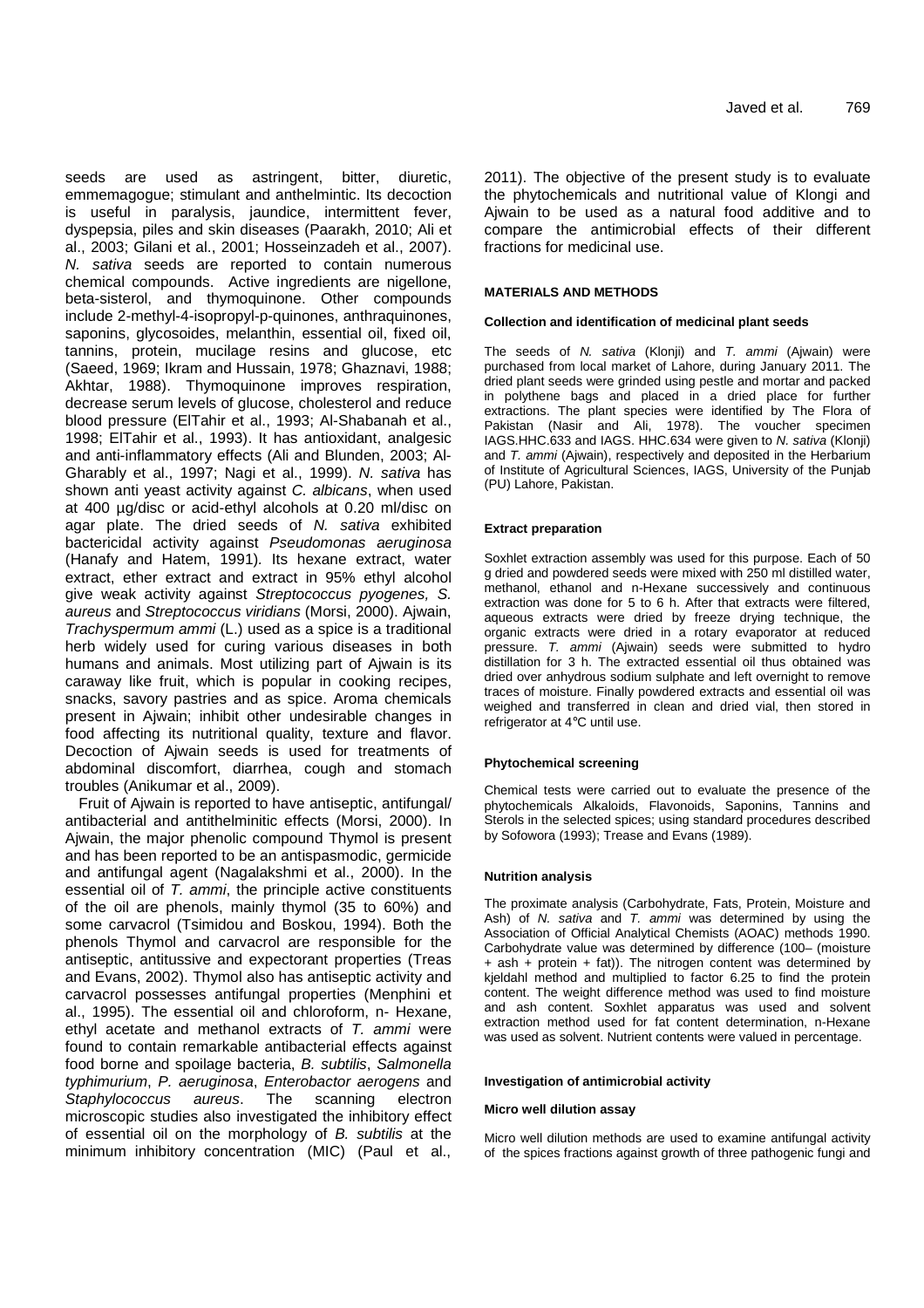| <b>Extract fraction</b> | % Yield |        |  |
|-------------------------|---------|--------|--|
|                         | Klonji  | Aiwain |  |
| Aqueous                 | 5       | 3.5    |  |
| Methanol                | 4.4     | 3.7    |  |
| Ethanol                 | 3.9     | 4.94   |  |
| n-Hexane                | 9.6     | 2.92   |  |
| Essential oil           | -       | 4      |  |

Table 1. Percentage yield of different fractions of N. sativa (Klonji) and T. ammi (Ajwain).

**Table 2.** Qualitative analysis of the phytochemicals of seeds of N. sativa and T. ammi.

| <b>Spice</b> | <b>Alkaloids</b> | <b>Tannins</b> | <b>Saponins</b>                 | <b>Flavanoids</b> | <b>Sterols</b> |
|--------------|------------------|----------------|---------------------------------|-------------------|----------------|
| N. sativa    |                  | $^{+++}$       | $\hspace{0.1mm}-\hspace{0.1mm}$ | $^{++}$           | $^{+++}$       |
| ". ammi      |                  | $^{+++}$       |                                 | $^{++++}$         | $^{+++}$       |

Presence of constituent = +; Absence of constituent = -.

antibacterial activity for four bacteria, respectively (Okeke et al., 2001). Each fungal and bacterial concentration was made containing 10 CFU/ml. Stock solution was prepared by dissolving the powdered extracts and essential oil 0.4 g/ml of dimethyl sulfoxide (DMSO) solution. 60 µl of each fungal and bacterial suspension was spread on MEA/NA with L shaped glass spreader. Single well (8 mm in diameter) was made at the center of the plate using sterilized cork borer. About 70 µl of the aqueous, methanol, ethanol, n-Hexane extract and essential oil of Ajwain was poured into the well with the help of micropipette (10 to 100 µl) and then left on a clean place. Controls of DMSO and flucanozone were prepared for antifungal activity and streptomycin sulphate for antibacterial activity. The inoculated plates were incubated at 27°C for 72 h for fungal and bacterial isolates. Antimicrobial activity was estimated by measuring the zone of inhibition against the test microorganisms in comparison to control. Studies were performed in triplicate and mean value was calculated.

## **RESULTS AND DISCUSSION**

Klonji that is, N. sativa and Ajwain T. ammi are frequently used spices and an active part of certain medicines and reported to treat different human ailments Paarakh et al., 2010; Bonjar, 2004).

## **Percentage yield**

Percentage yield of different extracts of N. sativa showed maximum amount of n-hexane extract 9.6% and minimum of ethanol extract 3.9%. In contrast T. ammi yielded highest concentration of ethanol extract 4.94% and lowest by aqueous extract 3.5% (Table 1).

## **Phytochemical investigation**

All the test phytochemicals alkaloids, tannins, flavonoids

and sterols were detected in N. sativa and T. ammi seeds except saponins. In Klonji, tannins and sterols were detected in considerable amounts >75% (Table 2). Flavonoids and alkaloids were present in decreasing order 50 and 25%, respectively. Tannins, flavonoids and sterols were found maximum while alkaloids were minimum 25%. The presence of these phytochemicals has contributed to medicinal value of spices. Flavonoids have been reported to have antibacterial, antineoplastic activity, anti inflammatory, anti allergic and antiviral activity (Alan and Miller, 1996). Steroids are of much importance in pharmacy as sex hormones (Okwu, 2001). Alkaloids play significant role for fitness of survival to plant species. These have insecticidal properties and are an integral part of certain medicines and recreational drugs (Roger and Wink, 1998).

## **Proximate analysis**

The nutrition analysis (carbohydrate, fats, fibre, protein, moisture, energy and ash) of N. sativa and T. ammi were determined by using AOAC (1990) methods. The (Klonji) N. sativa seeds possess high energy content viz. 459.29%. The decreasing order of different food contents are given in order of carbohydrates> protein> fats which are in the range of 39.04 to 21.67%. Moisture, fibre and ash contents were found in the same range of 5.5 to 4.34%, fibre content being maximum and ash contents were minimum Table 3. These findings are in line with that of Sultan et al. (2009), which reported 6.46% moisture, ash 4.20%, protein 22.80%, fiber 6.03% and fat 31.16% Table 3. Similarly, (Ajwain) T. ammi seeds possess higher energy value that is, 314.55%. Also, Ajwain is rich source of carbohydrates 47.54%. Protein, moisture, ash and fibre contents were evaluated in the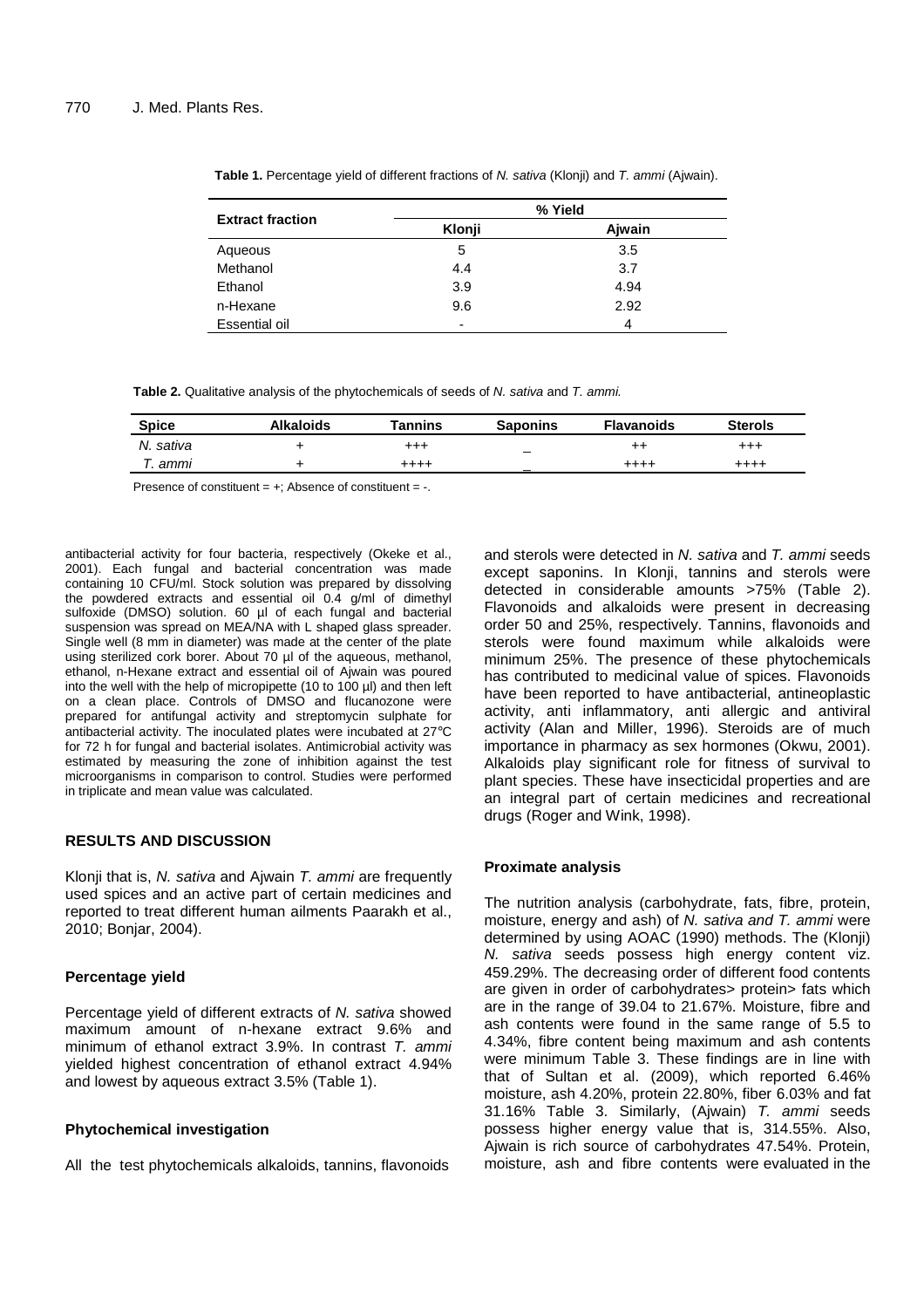| <b>Nutrient</b> | Percentage ±S.D  |                    |  |  |
|-----------------|------------------|--------------------|--|--|
|                 | Nigella sativa   | Trachyspermum ammi |  |  |
| Energy          | 459.29%±0.05     | 314.55±0.89        |  |  |
| Carbohydrates   | 39.04%±0.21      | $47.54 \pm 1.05$   |  |  |
| Fat             | $21.67 \pm 1.55$ | $4.83 \pm 0.16$    |  |  |
| Protein         | $24.05 \pm 1.76$ | $20.23 \pm 1.79$   |  |  |
| Moisture        | $5.4 \pm 0.15$   | $11.6 + 0.77$      |  |  |
| Fiber           | $5.5 \pm 0.15$   | $4.3 \pm 0.1$      |  |  |
| Ash             | $4.34 \pm 0.73$  | $11.5 \pm 0$       |  |  |

Table 3. Proximate analysis of dried seeds of N. sativa and T. ammi.

range of 20.23 to 4.3%, proteins being highest and fiber was the least (Table 3); very less fat content that is, 4.83% were detected (Anonymous, 2003). In contrast depicted different results from present proximate analysis of Ajwain where carbohydrates 24.6%, protein 17.1%, fat 21.1% and moisture 7.4% are studied. From the present nutritional analysis, one can deduce that, these spices when added in human diet supply the body with carbohydrates, proteins and energy. The presence of higher energy content, carbohydrates, proteins and less fat contents contribute to nutritive value of selected spices and thus can be rich sources of useful foods.

## **Antimicrobial activity**

In this study antifungal and antibacterial effects of aqueous, methanol, ethanol and n-Hexane extracts of N. sativa and T. ammi seeds oil were investigated. In the present study, polar solvent (water), solvents of intermediate polarity (like methanol and ethanol) and solvent of low polarity (hexane) were used to extract plant secondary metabolites that differ in polarity and structure and thus different solvent extracts showed distinct biological properties. During extraction process, solvents diffuse into the solid plant material and solubilise compounds of similar polarity (Green, 2004). The polarity of solvent affects quantity and composition of secondary metabolite of an extract. Secondary metabolites having antimicrobial activity are phenols, quinones, flavones, limonoids, essential oils, alkaloids, saponins, glycosides, flavonoids, tannins and coumarins, etc. Traditional healers primarily use water for extract preparation from plant extracts but organic solvents have been found to give more consistent antimicrobial activity compared to water extracts (Parekh et al., 2005). Most other bioactive compounds including phenols are generally soluble in polar solvents such as methanol. Many bioactive components are not water soluble and thus organic solvent extracts of plants have been found to be more effective (Parekh et al., 2006). Methanol, ethanol and water are the most commonly used solvents for antimicrobial investigations. (Bisignino et al., 1999; Lourens et al., 2004; Salie et al., 1996; Rojas et al., 2006; Parekh et al., 2005). Micro well dilution assay was adopted against three pathogenic fungal strains A. flavus, A. niger, C. albicans and four bacterial strains P. syringica, B. subtilis, E. coli and Staphylococcus sp.

The results pertaining to the antifungal potential of the Klonji were given in (Table 4). Among different extracts of Klonji screened, the methanol extract showed highest antifungal potential against all the test fungi with 3.95, 1.95 and 2.3 cm zone of inhibition, even marked significant from the flucanonozone where 0.5 and 0.66 cm inhibition zone was recorded, in case of A. flavus and A. niger. The largest zone of inhibition (3.95 cm) was obtained with A. flavus and least (1.95 cm) with A. niger. Maximum bactericidal effect (2.43 cm) was observed with B. subtilis and minimum (2.36 cm) with P. syringica. Ethanol and n-hexane extracts of N. sativa were ineffective against all fungal pathogens except n-hexane extract in case of A. flavus (0.03 cm). Followed by methanol extract, aqueous extract showed marked antifungal activity where 1.0; 1.5 and 1.63 cm inhibition zone were recorded. Ethanol extract depicted no antifungal potential against all the test fungi. N-Hexane extracts showed slight antifungal potential (0.03 cm inhibition zone) against A. flavus where no inhibition zone was observed in case of A. niger and C. albicans. Similar to the antifungal results of N. sativa extracts, showed maximum inhibition zones were recorded by methanol extract, 2.36 cm P. syringica, 2.43 cm (B. subtilis), 2.7 cm (E. coli) and 2.86 cm (Staphylococcus sp.) (Table 5). Streptomycin sulphate was taken as positive control. Minimum antibacterial activity was exhibited by n-Hexane extract where no inhibition zone was recorded in case of B. subtilis. Aqueous extract depicted marked bactericidal activity against all tested bacteria maximum for P. syringica (2.06 cm) and minimum for Staphylococcus sp. (2.1 cm). Similar is the case with ethanol extract showing significant decrease in bacterial growth. Mashhadian and Rakhshandeh (2005) investigated the antibacterial and antifungal effects of the aqueous, chloroform and methanol extracts of the Klonji seeds against pathogenic C. albicans, coagulase-positive S. aureus and P. aeroginosa isolated from wound, blood, urine and critical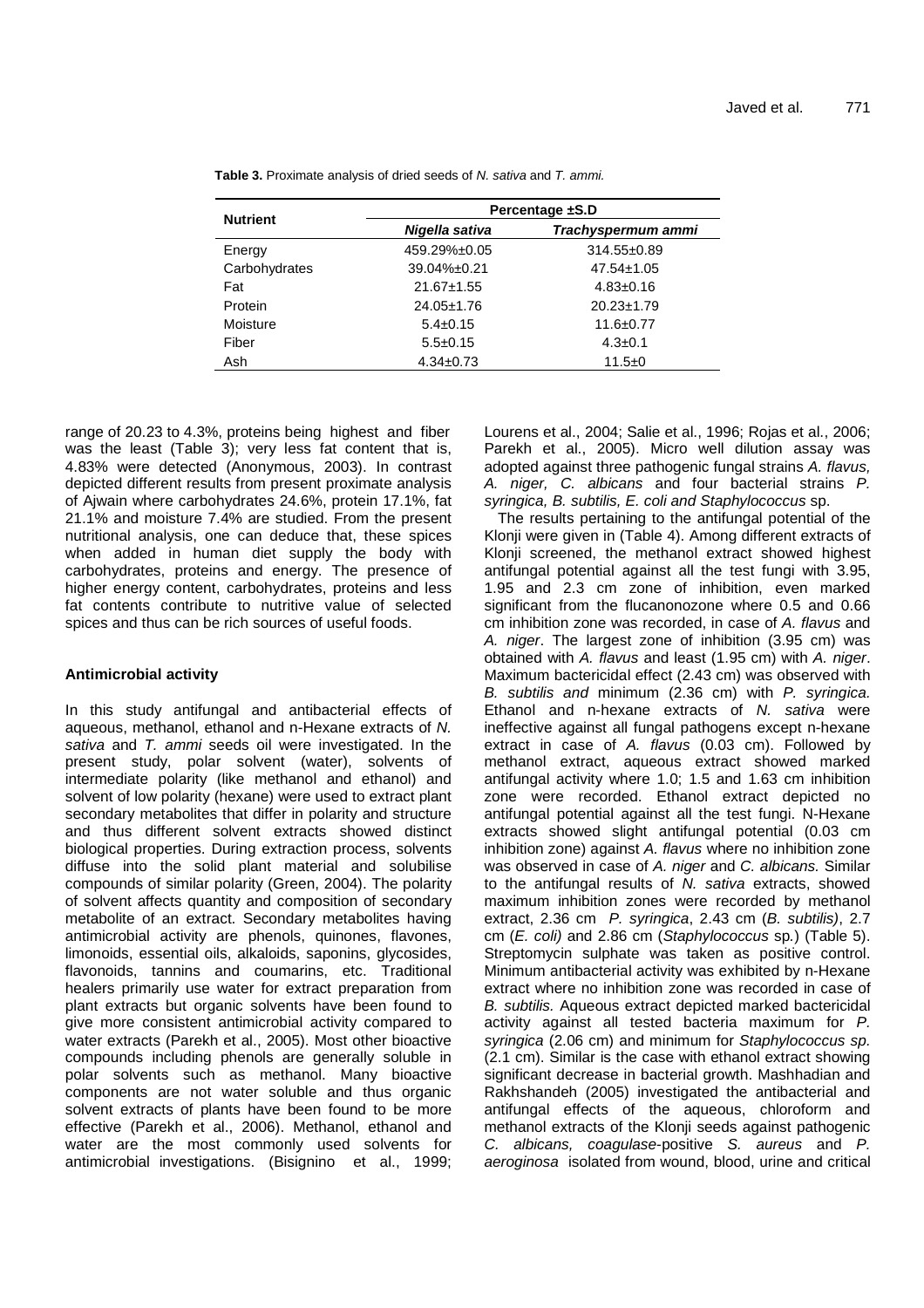| <b>Extract</b> | Mean diameter of zone of inhibition |                   |                   |  |  |
|----------------|-------------------------------------|-------------------|-------------------|--|--|
|                | <b>Aspergillus flavus</b>           | Aspergillus niger | Candida albicians |  |  |
| Aqueous        | 1.5                                 | 1.5               | 1.63              |  |  |
| Methanol       | 3.95                                | 1.95              | 2.3               |  |  |
| Ethanol        | 0                                   |                   | 0                 |  |  |
| N-hexane       | 0.1                                 |                   | 0                 |  |  |
| Flucanazone    | 1.5                                 | 2                 | 3.3               |  |  |
| Control        |                                     | 1.05              | 1.55              |  |  |

Table 4. Effect of N. sativa on fungal isolates.

**Table 5. Effect of N. sativa on bacterial isolates.** 

| <b>Extract</b> | Mean diameter of zone of inhibition |                          |                  |                   |  |
|----------------|-------------------------------------|--------------------------|------------------|-------------------|--|
|                | Pseudomonas syringica               | <b>Bacillus subtilis</b> | Escherichia coil | Staphylococcus sp |  |
| Aqueous        | 2.06                                | 1.9                      | 1.83             | 2.1               |  |
| Methanol       | 2.36                                | 2.43                     | 2.7              | 2.86              |  |
| Ethanol        | 1.16                                | 2.26                     | 0.1              | 1.63              |  |
| N-hexane       | 0.1                                 | 0                        | 0.1              | 0.1               |  |
| Str. sulphate  | 2.1                                 | 1.43                     | 2.53             | 2.4               |  |
| Control        |                                     | 1.2                      | 1.06             |                   |  |

success factors (CSF), compared with standard drugs cloxacillin, clotrimazole and gentamicin.

Our antimicrobial results of N. sativa are in agreement with these previous findings, where the methanol extract of N. sativa seeds had shown the best antimicrobial activity using agar dilution, cylinder plate and disk diffusion methods. On contrary to present findings, in the previous study, aqueous extract did not show any antimicrobial activity against any test pathogen. Masood et al. (2008) investigated the antibacterial activity of aqueous infusions and decoctions of klonji (N. sativa) against 188 bacterial isolates of Gram-positive and Gram-negative belonging to 11 different genera isolated from oral cavity, using disc diffusion method. The aqueous decoctions of klonji showed (51%) antibacterial potential of the tested microorganisms. Preliminary clinical trials have investigated and reported the traditional therapeutic use of Klonji seeds for the treatment of diarrhoea, hypertension, asthma, diabetes, cough, bronchitis, inflammation, headache, eczema, influenza and dental caries (Ali et al., 2003; Gilani et al., 2001). The chemical constituents of seeds of kalonji have above one hundred and thymoquinone is regarded as active ingredient, responsible for antibacterial activity.

Other ingredients include dithymoquinone, nigellone, thymohydroquinone, ascorbic acid (vitamin C), tocopherol (vitamin E), linoeic acid, oleic acid, carvacrol, lipase, tanethole and 4-terpineol, etc (Ali et al., 2003). In case of T. ammi extracts and essential oil, all the aqueous, organic extracts especially ethanol, n-hexane and essential oil significantly masked fungal growth (Table 6). Fungitoxicity of n-hexane extract was maximum in case of A. flavus where inhibition zone 3.2 cm was recorded followed by essential oil (2.9 cm),ethanol extract (2.4 cm),methanol extract (1.3 cm) and aqueous extract (1.2 cm), respectively. In case of A. niger, mycelia growth was suppressed by Ajwain ethanol extract (3.6 cm) and minimum by aqueous extract (1.6 cm). Essential oil of Ajwain proved to possess strong antifungal toxicity against all the three fungal strains being highest in C. albicans (3.66 cm), after that ethanol extract (3.53 cm), n-Hexane extract (3.16 cm), methanol extract (1.65c m)and aqueous extract (1.45 cm). Present antibacterial study of T. ammi is in agreement with its antifungal study as all the aqueous, organic extracts and essential oil represented marked inhibition against all bacteria under observation. n-hexane extract significantly inhibited bacterial growth (4.76 cm) P. syringica, (4.03 cm) B. subtilis, (3.73 cm) E. coli and (4.76 cm) Staphylococcus sp. Bactericidal action of different fractions of Ajwain decrease in the order of n-Hexane extract>essential oil>ethanol extract>methanol extract> and aqueous extract (Table 7). Amongst the different extracts of N. sativa investigated, methanol extract showed the most remarkable activity. This might have resulted from solubility of the active constituents in methanol and water also. The investigated plant N. sativa did not show strong antimicrobial activity of its ethanol and n-hexane extracts as compared to methanol extract, negative results do not mean absence of bioactive constituents. Active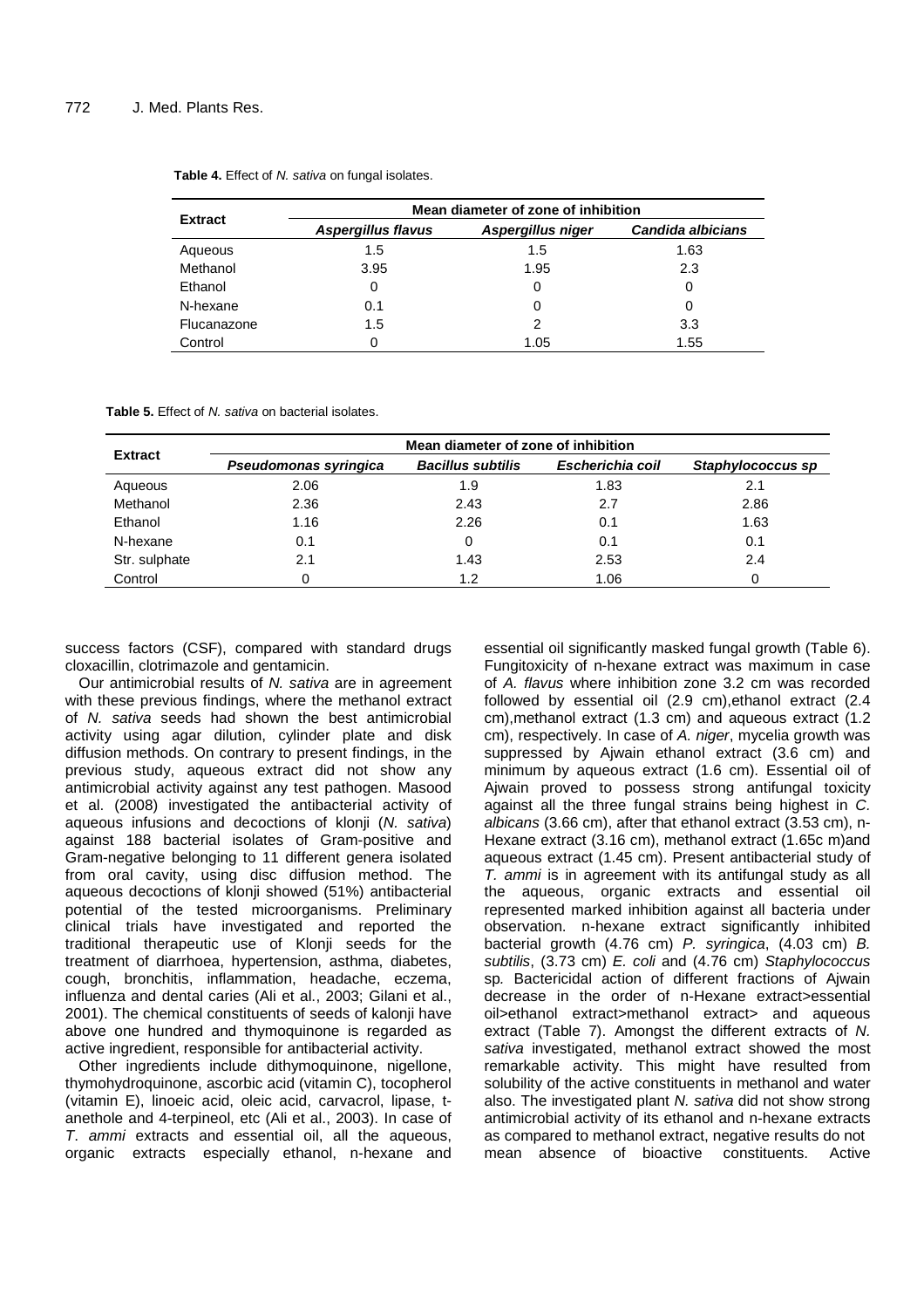|                |                           | Mean diameter of zone of inhibition |                   |
|----------------|---------------------------|-------------------------------------|-------------------|
| <b>Extract</b> | <b>Aspergillus flavus</b> | Aspergillus niger                   | Candida albicians |
| Aqueous        | 1.2                       | 1.6                                 | 1.45              |
| Methanol       | 1.3                       | 1.35                                | 1.65              |
| Ethanol        | 2.4                       | 3.6                                 | 3.53              |
| N-Hexane       | 3.2                       | 2.96                                | 3.16              |
| Essential oil  | 2.9                       | 2.4                                 | 3.66              |
| Flucanazone    | 1.5                       | 1.55                                | 3.3               |
| Control        |                           | 1.1                                 | 1.55              |

**Table 6.** Effect of Trachyspermum ammi on fungal isolates.

**Table 7.** Effect of Trachyspermum ammi on bacterial isolates.

| <b>Extract</b> | Mean diameter of zone of inhibition |                          |                  |                    |  |
|----------------|-------------------------------------|--------------------------|------------------|--------------------|--|
|                | Pseudomonas syringica               | <b>Bacillus subtilis</b> | Escherichia coil | Staphylococcus sp. |  |
| Aqueous        | 1.9                                 | 0.9                      | 0.8              | 2.2                |  |
| Methanol       | 2.23                                | 2.03                     | 1.43             | 2.03               |  |
| Ethanol        | 2.33                                | 2.36                     | 2.1              | 2.03               |  |
| n-Hexane       | 4.76                                | 4.03                     | 3.73             | 4.76               |  |
| Essential oil  | 2.83                                | 3.33                     | 3.21             | 3.53               |  |
| Str. sulphate  | 2.1                                 | 1.7                      | 2.56             | 2.23               |  |
| Control        | 0                                   | 1.2                      | 1.1              |                    |  |

compounds may be in insufficient quantities to show activity with the applied concentration (Taylor et al., 2001). In case of  $T$ . ammi, organic extracts mainly essential oil and n-hexane showed significant antimicrobial activity. Aqueous extract depicted least activity; this might have resulted from the lack of solubility of the active constituents in water. The ajwain essential oil and acetone extract exhibited a broad spectrum of fungitoxicity against all tested fungi; A. niger, A. flavus, Aspergillus oryzae, Aspergillus ochraceus, Fusarium monoliforme, Fusarium graminearum, Pencillium citrium, Pencillium viridicatum, Pencillium madriti and Curvularia lunata. However, acetone extract was found less effective than the essential oil. Gas chromatography (GC) and Gas chromatograph and mass spectrometer (GC-MS) analysis of ajwain identified 26 components from essential oil and 18 components from acetone extract, Thymol (39.1%) was found as a major component in both, along with p-cymene, ç-terpinene, â-pinene, terpinene-4-ol and carvacrol 0.3% (Singh et al., 2004). The essential oil of Ajwain has proved as potential nematicide against the pinewood nematode. The nematicidal activity of ajwain oil was mainly attributed to the activity of thymol, major component of this oil and carvacrol (Park et al., 2007; Choi et al., 2007). Fungi toxicity of essential oil T. ammi has shown against Epidermophyton floccsum, Microsporum canis and Trichophyton mentagrophytes at 900 ppm concentration.

Thymol has been identified as the fungitoxic chemical in Ajwain essential oil (Singh et al., 1986). The essential oil also extracted antibacterial activity against S. aureus, E. coli, Salmonella typhi, Shigella dysenteriae and Vibrio cholera (Syed et al., 1986; Anonymous, 1995; Mayaud et al., 2008.

Moreover, seed extract at 1:20 dilution exhibited fungicidal action against Rhizoctonia solani (Ansari, 1995). Different aqueous and organic extracts T. ammi extracts prepared exhibited variable activity against E. coli, P. aeruginosa, S. typhi and S. aureus justifying its use to cure for various gastrointestinal disorders (Kaur and Arora, 2009; Ahmad et al., 1998; Patel et al., 2008). Methanol extracts of T. ammi significantly in vitro inhibited hepatitis C virus (HCV) protease at a concentration of 100 µg/ml (Hussein et al., 2000). Secondary metabolites mechanisms of antimicrobial action are not fully understood but many investigations have been conducted. Single compound may not be responsible for the bioactivity but rather a combination of compounds interacting in an additive or synergistic manner. Gram-positive and negative bacteria showed differential sensitivity to plant extracts, might be due to the morphological differences. An outer phospholipidic membrane carrying structural lipopolysaccharide is present in Gram-negative bacteria making the cell wall impermeable to organic solutes, while porins make a barrier to the aqueous solutes. The Gram-positive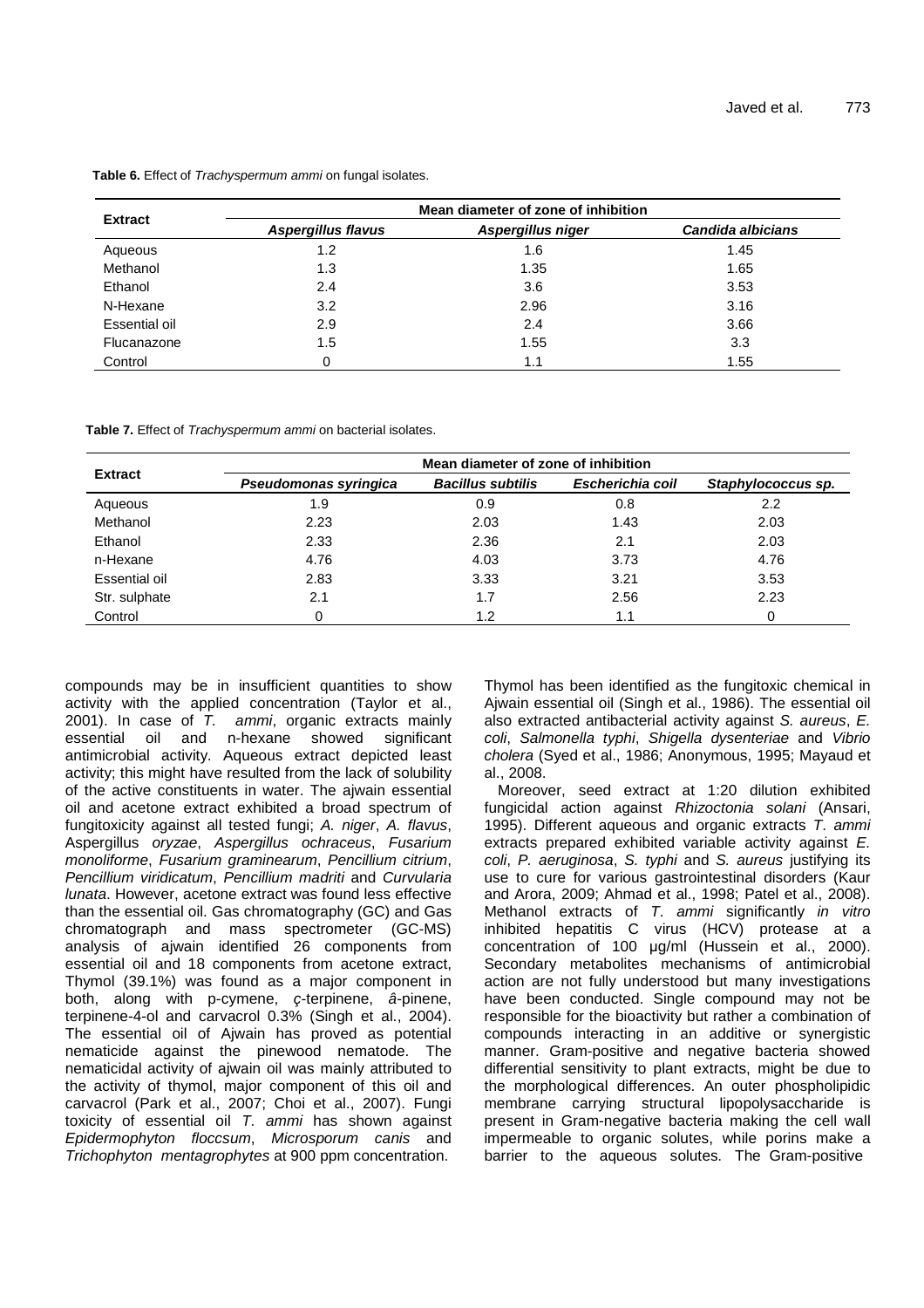bacteria in this regard should be more sensitive since they lack this outer layer (Arias et al., 2004). Flavonoids action mechanism might be through cytoplasmic membrane, deoxyribonucleic acid (DNA) gyrase inhibition and β-hydroxyacyl-acyl carrier protein dehydratase activities (Cushnie and Lamb, 2005; Zhang et al., 2008). The cell morphology can be changed by isoflavone genistein through formation of filamentous cells and inhibiting the synthesis of DNA and ribonucleic acid (RNA) of Vibrio harveyi (Ulanowska et al., 2006). Terpenes abundantly present in essential oil promote membrane disruption, coumarins cause cell respiration reduction and tannins bind to polysaccharides or enzymes promoting inactivation and effect microorganism membrane (Ya, 1988; Cowan, 1999). Essential oils being lipophilic in nature make it permeable to cellular membrane (Bakkali et al., 2008).

## **Conclusion**

From neutraceutical point of view, selected spices Klonji and Ajwain have served as important constituents of human diet supplying the body with sufficient amount of proteins, carbohydrates and energy. The presence of biologically active compounds also contributes to its nutritive value and thus proved to be potential sources of useful foods. The presence of phytochemicals justifies the biological properties of spices. The study supports the antibmicrobial potential of kalonji/ajwain especially N. sativa methanolic extract and T. ammi organic extracts and essential oil as a potent antibmicrobial agent.

#### **REFERENCES**

- Ahmad I, Mehmood J, Mohammad F (1998). Screening of some Indian medicinal plants for their antimicrobial properties. Ethnopharmacol., 62: 183-193.
- Akhtar MS (1988). Anthelmintic evaluation of indigenous medicinal plants for veterinary usage. Final Report of the PARC Research Project (1985-86), University of Agriculture, Faisalabad, Pakistan.
- Alan L, Miller ND (1996). Antioxidant Flavonoids. structure, function and chemical usage. Alt. Med. Rev., 1: 103-111.
- Ali BH, Blunden G (2003). Pharmacological and toxicological properties of Nigella sativa. Phytother. Res., 17(4): 299-305.
- Al-Gharably NM, Badry O, Nagi M (1997). Protective effect of thymoquinone against CCl4-induced hepatotoxicity in mice. Res. Comm. Pharmacol. Toxicol., 2: 41-50.
- Al-Shabanah OA, Badary OA, Nagi MN, Al-garably NM, Al-Rikabi AC,
- Al-Bekairi AM (1998). Thymoquinone protects against doxorubicininduced cardiotoxicity without compromising its Antitumor activity. J. Exp. Clin. Cancer Res., 17(2): 193-198.
- Arias ME, Gomez JD, Cudmani NM, Vattuone MA, Isla MI (2004). Antibacterial activity of ethanolic and aqueous extracts of Acacia aroma Gill. Ex Hook et Arn. Life Sci., 75: 191-202.
- Anilkumar KR, Saritha V, Khanum F, Bawa SA (2009). Ameliorative effect of ajwain extract on hexachlorocyclohexane-induced lipid peroxidation in rat liver. Food Chem Tox., 47: 279-282.
- Anonymous (2003). The wealth of India. CSIR., New Delhi: 260-271.
- Anonymous (1995). The wealth of India, A dictionary of Indian Raw Materials and Industrial Products. Publications and Information Directorate (CSIR), New Delhi, 13: 351.
- Ansari MM (1995). Control of sheath blight of rice by plant extracts.

Indian Phytopathol., 48: 268-270.

- AOAC (1990). Offical methods of analysis. 15th edition Association of official analytical chemists, Washington DC, USA.
- Bakkali F, Averbeck S, Averbeck D, Idaomar M (2008). Biological effects of essential oils – A review. Food Chem. Toxicol., 46: 446- 475.
- Bisignino G, Sanogo R, Marino A, Aquino R, D'angelo V, Germano MP, De Pasquale R, Pizza C (1999). Antimicrobial activities of Mitracarpus scaber extract and isolated constituents. Lett. Appl. Microbiol., 30: 105-108.
- Bonjar GHS (2004). Screening for antibacterial properties of some Iranian plants against two strains of E. coli. Asian J. Plant Sci., 3(3): 310-314.
- Choi IH, Shin SC, Park IK (2007). Nematicidal activity of onion (Allium cepa) oil and its components against the pine wood nematode (Bursaphelenchus xylophilus). Nematology, 9: 231–235.
- Cowan MM (1999). Plant products as antimicrobial agents. Clin. Microbiol. Rev., 12: 564-582.
- Cushnie TP, Lamb AJ (2005). Antimicrobial activity of flavonoids. Int. J. Antimicrob. Agents, 26: 343-356.
- ElTahir KEH, Ashour MM, AlHarbi MM (1993). The cardiovascular actions of the volatile oil of the black seed (Nigella sativa) in rats: Elucidation of the mechanism of action. Gen. Pharmacol., 24: 1123-1131.
- ElTahir KEH, Ashour MM, Al-Harbi MM (1993). The respiratory effects
- of the volatile oil the black seed (Nigella sativa) in guinea-pigs; elucidation of the mechanism of action. Gen. Pharmacol., 24: 1115-1122.
- Ghaznavi K (1988). Tibb-i-Nabvi (Peace Be Upon Him) aur jadeed Science.Faisal Publishers, Urdu Baza. Lahore, 1(228): 231-232.
- Gilani A, Aziz N, Khurram I, Chaudhary K, Iqbal A (2001). Bronchodilator, spasmolytic and calcium antagonist activities of Nigella sativa seeds (Kalonji): a traditional herbal product with multiple medicinal uses. J. Pak. Med. Assoc., 51(3): 115-120.
- Green RJ (2004). Antioxidant Activity of Peanut Plant Tissues. Masters Thesis. North Carolina State University. USA.
- Hanafy MSM, Hatem ME (1991). Studies on the antimicrobial activity of Nigella sativa seed (black cumin). J. Ethn., 34: 275-278.
- Hosseinzadeh H, Bazzaz BSF, Haghi MM (2007). Antibacterial activity of total extracts and essential oil of Nigella sativa L., seed in mice. Pharmacolgyonline, 2: 429-435.
- Hussein G, Miyashiro H, Nakamura N, Hattori M, Kakiuchi N, Shimotohno K (2000). Inhibitory effects of Sudanese medicinal plant extracts on hepatitis C virus (HCV) protease. Phytother. Res., 14: 510-516.
- Ikram M, Hussain SF (1978). Compendium of medicinal plants.Pakistan Council of Scientific and Industrial Research (PCSIR), Pakistan.
- Kaur GJ, Arora DS (2009). Antibacterial and phytochemical screening of Anethum graveolens, Foeniculum vulgare and Trachyspermum ammi. BMC Complement. Altern. Med., 9: 30.
- Lourens ACU, Reddy D, Baser KHC, Viljoen AM, Van Vuuren SF (2004). In vitro biological activity and essential oil composition of four indigenous South African Helichrysum species. J. Ethnopharmacol., 9: 253-258.
- Mashhadian NV, Rakhshandeh H (2005). Antibacterial and antifungal effects of Nigella sativa extracts against S.aureus,P.aeroginosa and C.albicans. Pak. J. Med. Sci., 21(1): 47-52.
- Masood N, Chaudhry A, Tariq P (2008). In vitro antibacterial activities of kloji, cumin and poppy seed. Pak. J. Bot., 40(1): 461-467.
- Mayaud L, Carricajo A, Zhiri A, Aubert G (2008). Comparison of bacteriostatic and bactericidal activity of 13 essential oils against strains with varying sensitivity to antibiotics. Lett. Appl. Microbiol., 47: 167-173.
- Menphini A, Pagiotti R, Capuccella M (1995). Antifungal activity of carvacrol chemotypes of winter savory harvested in Italy. Riv. Italy Chem. Abstr., 123: 566-571.
- Morsi NM (2000). Antimicrobial effect of crude extracts of Nigella sativa on multiple antibioticresistant bacteria. Acta Microbiol. Polonica, 49(1): 63-74.
- Nagalakshmi G, Shankaracharya NB, Puranaik J (2000). Studies on chemical and technological aspects of Ajwain (Trachyspermum ammi) syn (Cerum copticum Hiren) seeds. J. Food Sci. Technol., 37: